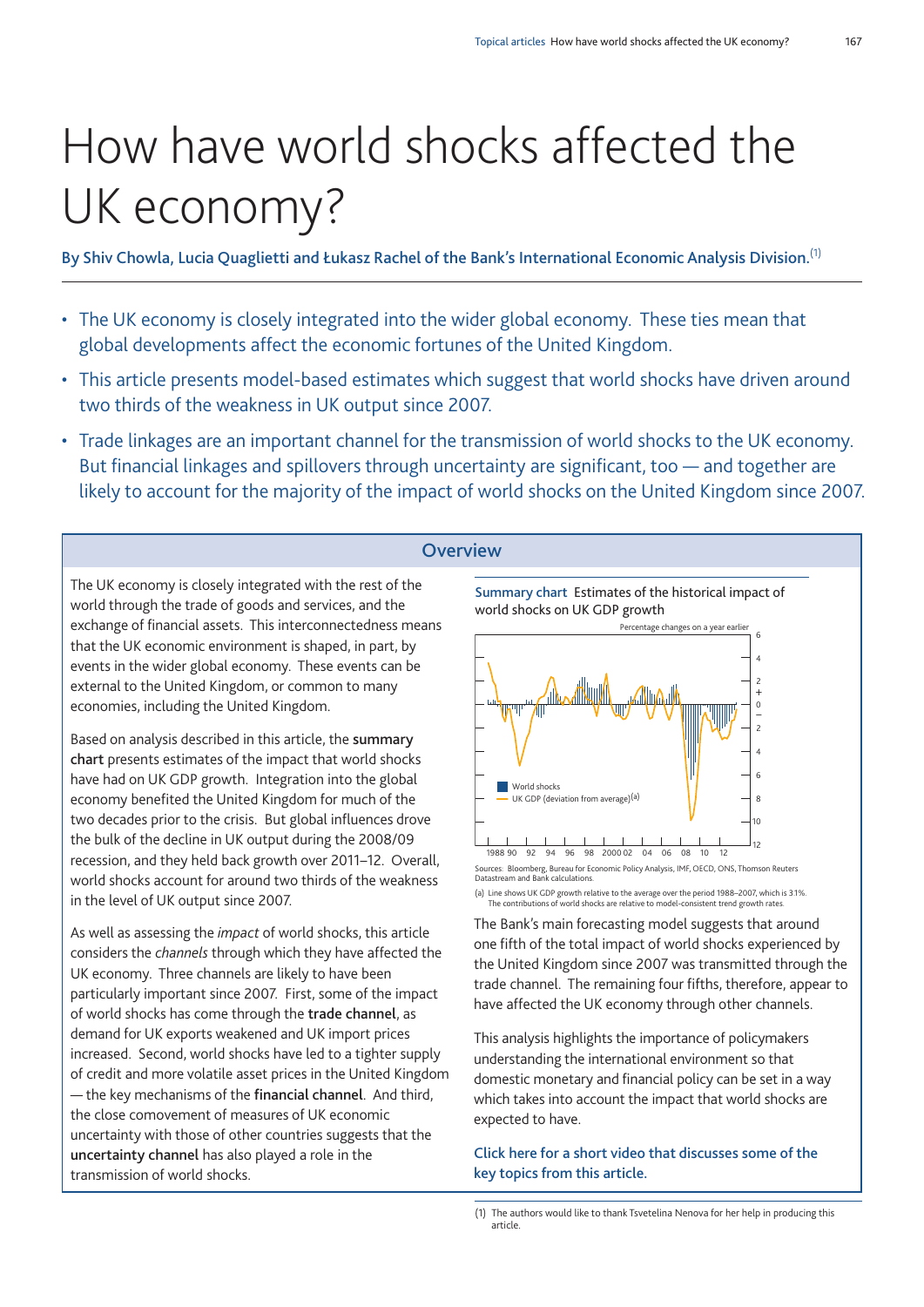As an open economy, activity in the United Kingdom is not only affected by domestic economic developments, but also by events taking place in the rest of the world. This article assesses the role that global developments have played in driving the UK business cycle, with a particular focus on the post-2007 period.

There are two ways in which the world will affect the UK economy. First, *events outside of the United Kingdom* can be transmitted to the domestic economy through cross-border linkages. And, second, the UK economy can be affected by *global economic events*, common to large parts of the world. These two concepts can be understood as 'spillovers' and 'common shocks', respectively. This distinction is conceptually helpful but, in practice, it is hard to distinguish between the two. For that reason, the focus of this article is to investigate the combined role of both these global influences on the United Kingdom, and they are referred to collectively as 'world shocks'. In that context, this article focuses on two questions. First, what has the total impact of world shocks on the UK economy been? And, second, what are the channels through which those shocks have had an impact on the United Kingdom?

Understanding world shocks is important for the Monetary Policy Committee (MPC) for the setting of monetary policy and the Financial Policy Committee (FPC) for the setting of macroprudential policy.(1) Gauging their impact on the United Kingdom allows the MPC and FPC to set policy in a manner which takes into account the effect that world shocks are expected to have on the UK economy and financial system over coming years. And identifying transmission channels can allow policymakers to put in place policies that help either to limit or to offset the impact of shocks. A strong understanding of how the rest of the world affects the United Kingdom can also assist the Bank in its aim to support the setting of policy in international fora, such as the G20.(2)

The first section of this article discusses how the events of the 2007–09 financial crisis and subsequent UK recovery have been shaped by global events. The next section uses a modelling approach to analyse *how much* world shocks have affected UK activity. The results presented in that section show that world shocks have played a first-order role in driving the UK business cycle. Given their importance, the final section explores the*ways* in which world shocks made their impact, documenting that financial linkages and uncertainty appear to have been more important than trade linkages for the transmission of world shocks. A short video explains some of the key topics covered in this article.(3)

# **How have global developments affected the United Kingdom since 2007?**

Economic developments in other countries matter for the United Kingdom because it is exposed to the rest of the world — that is, it is an 'open' economy. This means that the international environment can affect a number of economic variables in the United Kingdom, including output and inflation. There are two key dimensions in which the UK economy is open: first, by how much it trades with the rest of the world, and second, by how financially integrated it is with other countries in terms of capital flows. On these two dimensions, the United Kingdom has a high level of trade and financial openness compared to other advanced economies.(4)

If an economy is open, like the United Kingdom, then domestic activity is likely to display some comovement with global activity because developments abroad transmit to the United Kingdom, or because the United Kingdom is affected by the same shocks that affect other countries. **Chart 1** shows that the correlation coefficient between annual UK and world GDP growth is reasonably high at 0.6, consistent with world shocks having a material influence on the United Kingdom.

**Chart 1** UK and world GDP growth(a)



Sources: IMF, OECD, ONS, Thomson Reuters Datastream and Bank calculations.

(a) World GDP is constructed using data for the real GDP growth rates of 144 countries weighted according to their shares in world GDP using the IMF's purchasing power parity (PPP) weights. For more information, see Callen (2012). Data are shown up to the end of 2013. The weight of UK GDP within PPP-weighted world GDP has been around 3.4%, on average, over 1988–2013, such that it is only a minor contributor to the magenta line.

<sup>(1)</sup> Tucker, Hall and Pattani (2013) describe the new powers for macroprudential policymaking in the United Kingdom in the wake of the recent financial crisis.

<sup>(2)</sup> Carney (2014), for example, notes the Bank's aim to support the G20's programme of financial reform.

<sup>(3)</sup> See [http://youtu.be/bPWAWOAvTA4.](http://youtu.be/bPWAWOAvTA4)

<sup>(4)</sup> The United Kingdom's trade openness, measured by adding together the value of its exports and imports as a share of GDP, is greater than 60%. The United Kingdom's financial openness, measured by adding together its stock of assets and liabilities with the rest of the world, is around 1,400% of GDP. These two measures indicate how much the United Kingdom trades in goods and services and financial assets, respectively, relative to its size. They are based on an updated and extended version of the data set constructed by Lane and Milesi-Ferretti (2007), as well as the IMF April 2014 *World Economic Outlook*. Around half of the UK external assets are held by banks, indicating that international banking is integral to the United Kingdom's financial openness.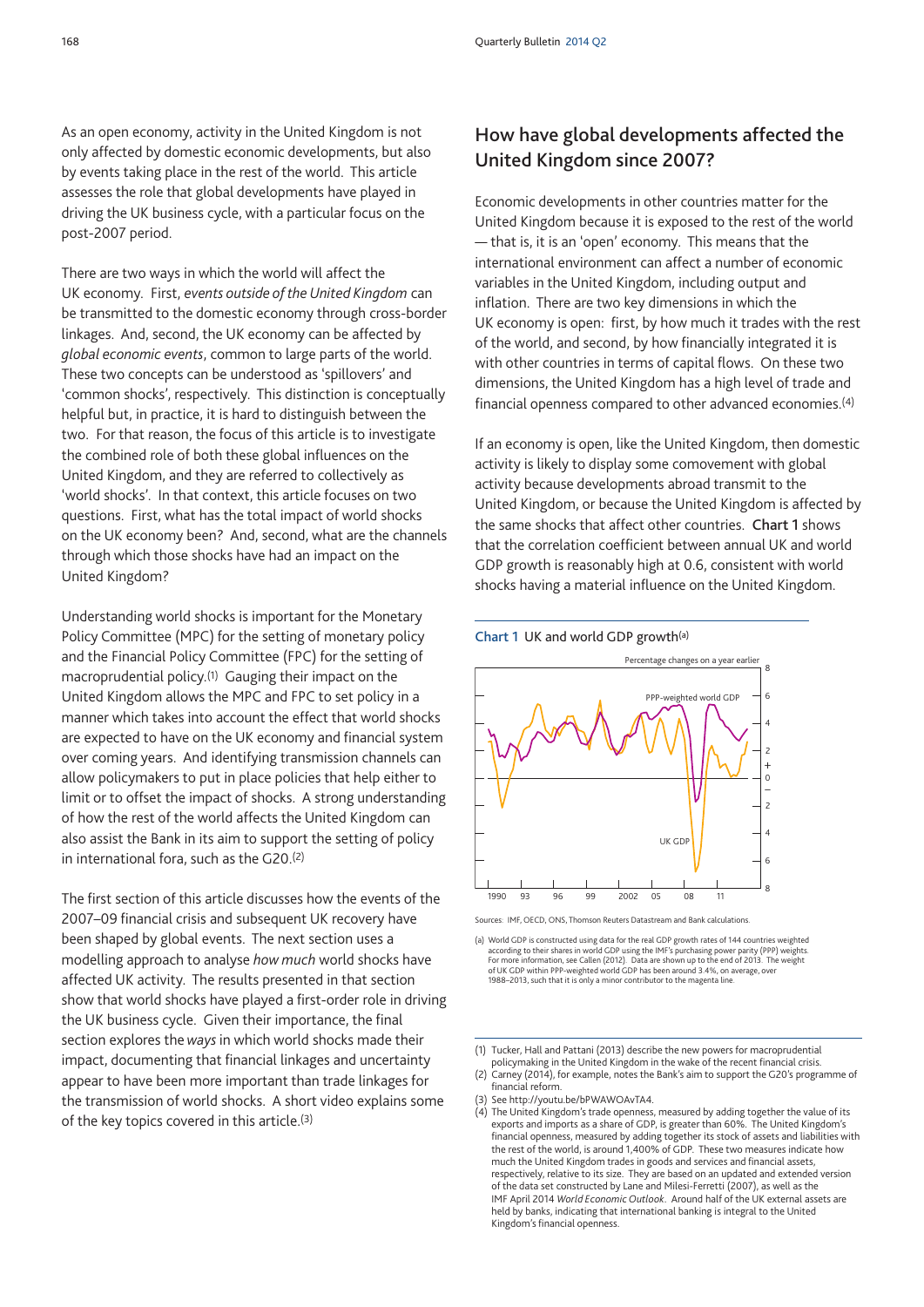The importance of world shocks for the UK economy is well illustrated by the period since 2007. Over that time, world events — the stresses in global financial markets over 2007–09, the steep fall and rise in global commodity prices over 2008–11 and, since 2010, the euro-area crisis have shaped macroeconomic developments in the United Kingdom.(1)

Over 2007–09, the United Kingdom, like many countries, was adversely affected by the sudden deterioration in risk appetite and increased uncertainty associated with the global financial crisis. The downturn in the US sub-prime market triggered stress in international banking systems and money markets. As the crisis escalated, credit conditions tightened and households and firms became more uncertain about the outlook for activity across many advanced economies. The crisis was associated with a severe downturn in the United Kingdom, as demand for UK exports collapsed and borrowing costs in the UK private sector increased severely.(2) The peak-to-trough fall in UK output was 7.2%, the largest recession in the post-war period.(3)

Prices of oil and other commodities have also been volatile since 2007. Having reached historically high levels in mid-2008, the dramatic weakening in prospects for world activity led to a sharp fall in commodity prices. This increased the amount of income available to UK households to spend on goods other than energy and food, thereby providing some offset to the downward pressure on demand associated with the financial crisis. But commodity prices recovered strongly from 2009 onwards, driven in part by strong demand associated with the robust recovery in emerging economies. And subsequent supply shocks in several markets led to further increases in these prices, even as the recovery in global activity moderated from mid-2011 (**Chart 2**). Hackworth, Radia and Roberts (2013) argue that the consequent price pressures contributed to UK inflation exceeding the MPC's target of 2% after 2010. And, by squeezing real incomes, they were also a

**Chart 2** Commodity prices(a)



Sources: Thomson Reuters Datastream and Bank calculations.

factor in the sluggishness of the recovery in UK demand between 2010 and 2012.

The euro-area crisis, which began in 2010, was also a significant world shock for the United Kingdom. As concerns mounted in financial markets from mid-2010 about the solvency of several euro-area governments and banking systems, borrowing costs in a number of countries increased. Alongside fiscal consolidation to reduce government deficits, a tightening in credit conditions reduced demand across much of the euro area. The United Kingdom was negatively affected by this as demand for UK exports from major trading partners diminished. Moreover, concerns about the UK banking system's exposure to the euro area also led to higher funding costs for banks with a presence in the United Kingdom. This in turn raised the price and reduced the availability of credit to UK households and firms, weighing on domestic activity.(4)

In response to world shocks, as well as some more UK-specific factors, UK monetary policy was loosened significantly, with Bank Rate reduced from 5.75% in late 2007 to 0.5% in early 2009 in order to support UK output and inflation during the global financial crisis. Having reached the effective lower bound for interest rates, the MPC then began a series of asset purchases, often referred to as quantitative easing, in a further attempt to stimulate UK economic activity.(5) And as the euro-area crisis intensified from late 2011, measures were also taken to alleviate the increase in UK banks' funding costs and the associated tightening of credit conditions. The Funding for Lending Scheme, introduced in mid-2012, provided a source of cheap funding to banks and building societies, with more (and cheaper) funding made available to banks that extended loans to the UK real economy.(6) All of these policies can be viewed — at least in part — as responses to world shocks, rather than exogenous actions in themselves. And without them, UK GDP growth would have been substantially weaker.

# **Which world shocks have been most important for the United Kingdom since 2007?**

To analyse world shocks in a more systematic way, it is useful to distinguish between the *source* of the underlying economic

<sup>(</sup>a) Monthly data. All indices are priced in US dollars.

<sup>(1)</sup> Another important economic development for the United Kingdom since 2007 was the 25% nominal depreciation of the sterling effective exchange rate index between mid-2007 and early 2009. Kamath and Paul (2011) note that this depreciation induced 'expenditure switching' such that UK net trade improved, supporting domestic output.

<sup>(2)</sup> Astley *et al* (2009) provide a similar account of the financial crisis, but focus on the role of global imbalances as a cause in the years preceding 2007.

<sup>(3)</sup> Hills, Thomas and Dimsdale (2010) discuss the features of the 2008/09 UK recession in a historical perspective.

<sup>(4)</sup> Similarly, Hackworth, Radia and Roberts (2013) argue that the intensification of the euro-area crisis can explain part of the unexpected weakness of UK GDP from mid-2010 to mid-2013. Note that the analysis presented in that article focused on explaining the news in economic developments relative to the MPC's projections, whereas this article analyses the total impact of world shocks.

<sup>(5)</sup> Joyce, Tong and Woods (2011) discuss the United Kingdom's quantitative easing programme in detail.

<sup>(6)</sup> Churm *et al* (2012) discuss the Funding for Lending Scheme in detail.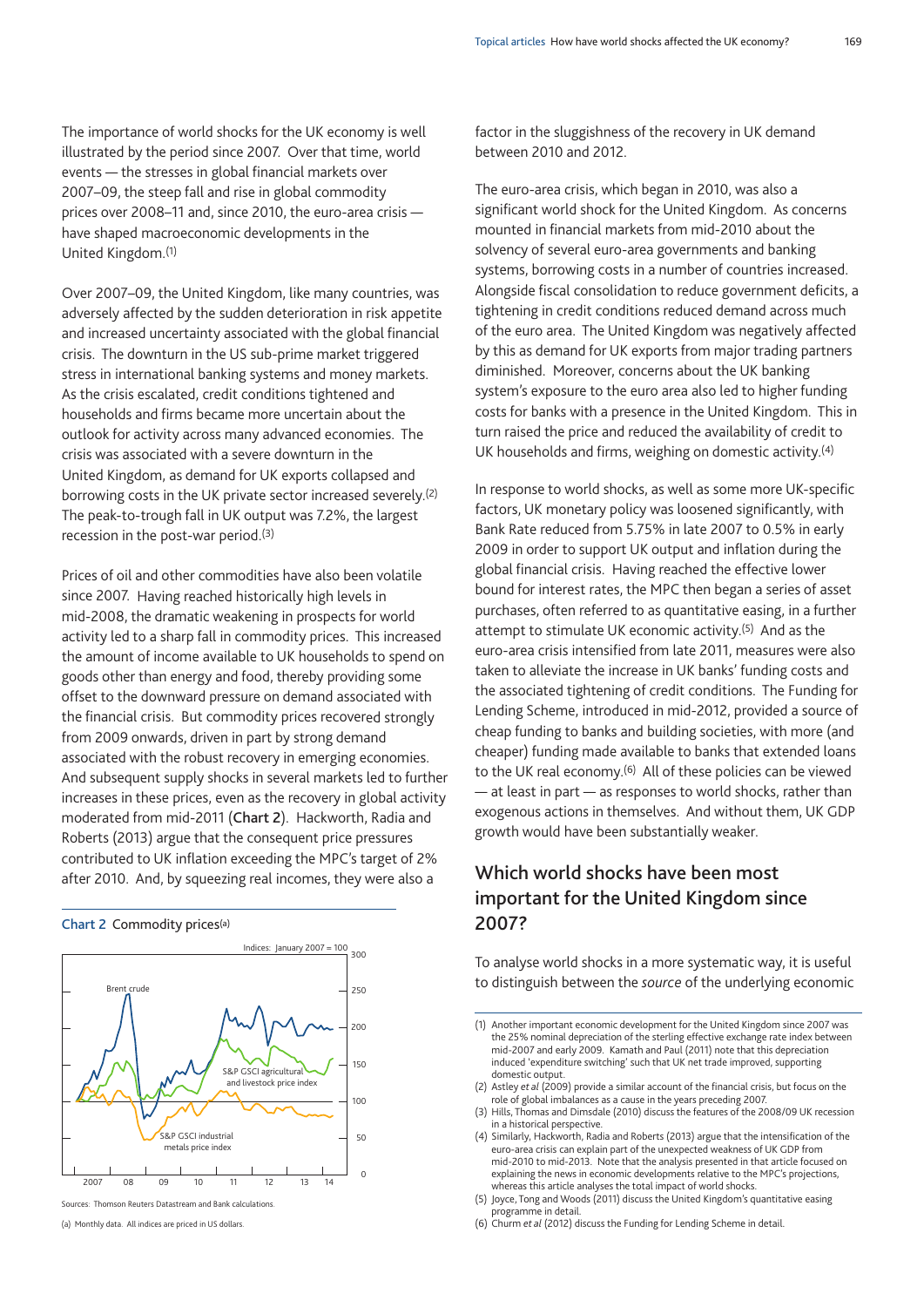disturbance and the *transmission channels* through which these shocks operate. The next section of this article considers these transmission channels in more detail. This section focuses on the source (or nature) of world shocks, and presents some quantitative estimates of the impact of those shocks, operating through all channels, on UK GDP.

In the real world, each event will be associated with unique circumstances, so that each 'shock' that causes economic agents to adjust their behaviour is slightly different to any other. Nonetheless, it is useful to classify world shocks into three broad types, according to their source.

- (i) **World demand shocks.** These are associated with a rise or a decline in spending and confidence abroad. This group of shocks includes changes to fiscal plans of foreign governments, as well as changes to foreign firms' and households' confidence and thus their appetite to spend, hire and invest.
- (ii) **World supply/price shocks.** These shocks originate in the production sector of the global economy and affect the global supply and prices of goods and services. For example, an unexpected fall in the supply of a commodity that is traded globally would likely trigger a rise in its price.
- (iii)**World financial shocks.** These occur in the global financial system, such as increased stress in the international banking system or financial markets. They might relate, among other things, to changes in the price of risk, driven by investors reassessing their perceptions of the riskiness of an asset class.

This categorisation, which explicitly allows for financial shocks, is supported by much of the theoretical literature: several studies have highlighted the importance of financial frictions in driving business cycle fluctuations,(1) while others emphasise that financial crises have particularly large effects on output. Reinhart and Rogoff (2009), for example, find that financial crises are associated with larger output losses and slower recoveries than more 'conventional' recessions (such as those driven by central banks actively raising interest rates to dampen demand). Indeed, Hills, Thomas and Dimsdale (2010) argue that the recent UK recession had a defining characteristic that 'the financial sector was both the source and propagator of the crisis'. Given this, it is logical to capture the role of financial shocks separately to more traditional demand and supply shocks.

For countries with a flexible exchange rate, like the United Kingdom, standard macroeconomic theory suggests that the exchange rate can act as a stabiliser against shocks. In the event of an adverse domestic demand shock, for example, depreciation of the UK real exchange rate should induce domestic consumers to import less from the rest of the world,

and foreign consumers to import more from the United Kingdom, supporting UK net trade and output. In practice, however, movements in the exchange rate do not appear to fully insulate economies from the effect of shocks. For that reason, the analysis in this article is based on the premise that sterling may not adjust sufficiently to prevent world shocks from affecting the United Kingdom.(2)

#### **Modelling world shocks: a VAR approach**

The common difficulty in quantitatively assessing the impact of different forces on the macroeconomy is distinguishing between the original shocks and the endogenous responses by economic agents — such as households, companies, employees and policymakers — to those shocks. This is because patterns observed in the data could be consistent with several different underlying causes. Higher inflation in an open economy, for example, could be consistent with a positive domestic or foreign demand shock, as well as a negative domestic or foreign supply shock.

A frequently used approach in macroeconomics to deal with this issue of identification of shocks is a vector autoregression (VAR).(3) This approach allows a high degree of interconnectedness — or endogeneity — meaning that all the variables can, in principle, be affected by each other. This is desirable when modelling, as it captures the interconnectedness of economic variables in the real world. The VAR models presented here allow for the classification of the shocks as described above. And, by imposing a simple economic structure on the data, it also makes it possible to trace their impact on the UK economy.(4)

There are several ways in which such a structure could be imposed. Most techniques focus on the response of each variable 'on impact': the structure imposes restrictions on how each variable responds to the shock as it happens. The models used here rely on two different techniques. The first focuses on *which* variables respond to each shock. For example, asset prices are assumed to respond to activity shocks immediately, but not *vice versa*. This corresponds to the intuition that asset price movements take some time to feed through to households' and businesses' decisions and thus to activity. The second technique restricts the *sign* of the response of variables on impact. For example, positive demand shocks boost output and prices, while negative supply shocks put upward pressure on prices and depress activity.

<sup>(1)</sup> Kiyotaki and Moore (1997) and Bernanke, Gertler and Gilchrist (1998), for instance, are two seminal contributions that introduce credit and financial frictions to the analysis of the business cycle.

<sup>(2)</sup> Farrant and Peersman (2006), for example, argue that the exchange rate is a source of shocks, rather than a stabiliser.

<sup>(3)</sup> Sims (1980), for instance, proposes the use of VAR models to capture the endogeneity of macroeconomic variables.

<sup>(4)</sup> Of course, this is only one potential technique that can be applied in this context. Alternative estimates could be obtained from general equilibrium models, for example. These are not considered in this article.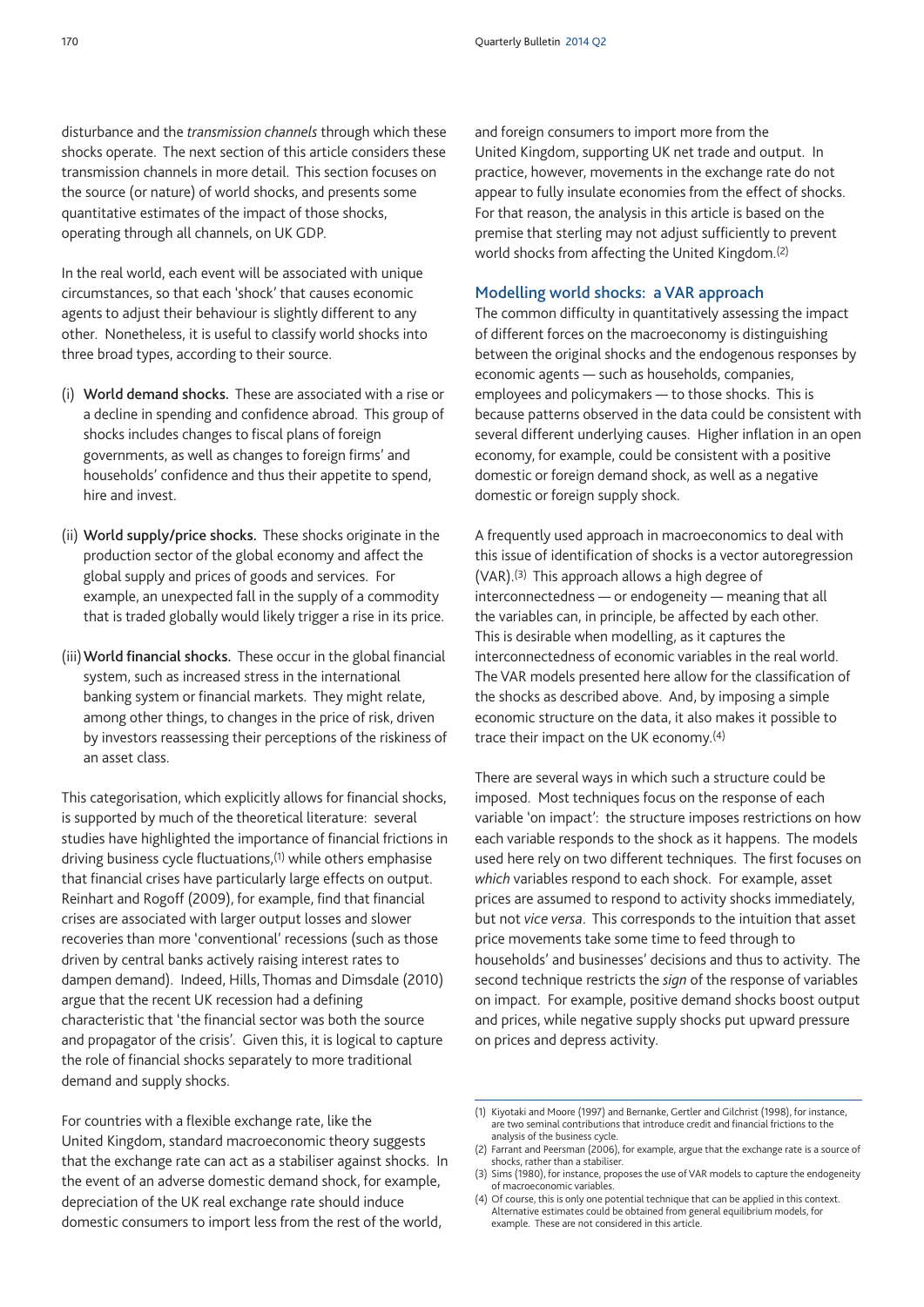As with every modelling exercise, there is uncertainty about how well any given technique fits the data and how accurately it represents the real world. For that reason, this article presents results from four models that use different techniques. This demonstrates how robust the conclusions are to any particular approach. The set-up of the models rests on the assumption that the rest of the world can have a large impact on the UK macroeconomy, while home-grown UK-specific shocks have no impact on the rest of the world. Of course, in practice, this assumption only holds approximately: several smaller countries most tightly linked with the United Kingdom may be affected by shocks that originate here. And the relatively large UK financial system could in principle be a source of shocks for other countries. But those effects are likely to be limited in a global context.

This means that the models contain two sets of variables — or 'blocks'. The UK block is relatively simple, as it contains only real GDP, consumer prices index (CPI) inflation and Bank Rate. This simplicity is intentional, and reflects the objective of the modelling exercise, which is to identify world, rather than domestic, shocks (this is explored in more detail below). Correspondingly, the world block is more complex, and consists of a measure of world activity (world GDP, or a broader set of indicators), a measure of world prices, an indicator of financial market stress (the spread between the three-month dollar interbank lending rate and the three-month Treasury bill rate) and a financial market-based measure of uncertainty (the VIX index). All variants of the model are estimated on quarterly data spanning the period from 1987 Q1 to 2013 Q4. A more detailed description of the individual models is contained in the annex.

This approach means that UK monetary policy is endogenous to the models, with movements in Bank Rate largely being interpreted as responses to other shocks. Reductions in Bank Rate after 2007 can therefore be understood as a response to the global financial crisis, rather than as shocks in themselves. 'Unconventional' monetary policy, such as quantitative easing and the Funding for Lending Scheme, is not explicitly included in the model. But insofar as these policies affect UK GDP, their effects will be captured implicitly as positive UK-specific shocks.

## **Results of the VAR**

To present the key results, it is useful to average across the four different model specifications. Averaging across the models yields a central estimate for the impact of world shocks on UK GDP growth over the past 25 years (**Chart 3**). The blue bars show the total impact of all world shocks (world demand, world supply/price and world financial) on annual GDP growth in the United Kingdom.(1)

This analysis suggests that the early 1990s UK downturn was mostly driven by domestic, rather than external factors.

#### **Chart 3** Estimates of the historical impact of world shocks on UK activity



Sources: Bloomberg, Bureau for Economic Policy Analysis, IMF, OECD, ONS, Thomson Reuters Datastream and Bank calculations.

(a) Average estimates across the four variants of the structural vector autoregression model. (b) Line shows UK GDP growth relative to the average over the period 1988–2007, which is 3.1%. The contributions of world shocks are relative to model-consistent trend growth rates.

During the so-called 'Great Moderation' — the period of stable growth and inflation between the mid-1990s and 2007 world shocks generally exerted a positive impact on the United Kingdom, possibly reflecting loose global credit conditions and a low perception of risk, as well as healthy growth in overseas demand.

Consistent with the narrative in the previous section, these results indicate that UK GDP growth since 2007 has largely been shaped by global developments. It is particularly striking that world shocks deducted over 6 percentage points from annual UK GDP growth at the height of the recession. The recovery was subsequently held back by world shocks too. This result is consistent with Hackworth, Radia and Roberts (2013), who find that disappointing global growth and high commodity prices accounted for a significant part of the unexpected weakness in UK GDP after mid-2010. Interestingly, a large part of the pickup in UK growth since 2012 appears to have been driven by a waning of the drag from world shocks.

The identified world shocks can account for the level of UK GDP at end-2013 being around 11% lower than a simple counterfactual of a continuation of the pre-crisis trend would have predicted (**Chart 4**). These results therefore suggest that around two thirds of the current shortfall in output in the United Kingdom relative to pre-crisis trend came about as a result of global developments.(2)

<sup>(1)</sup> The lines for UK GDP in **Charts 3**–**5** represent useful reference points to put estimates for the impact of world shocks into context.

<sup>(2)</sup> The difference in trends between the model-based estimates and UK GDP in **Charts 4** and **5** mean that the models provide a conservative estimate for the impact of world shocks on UK GDP. This is because the 1988–2013 average of UK GDP growth is lower than the 1988–2007 average, such that the deviation of UK GDP since 2007 from the longer 1988–2013 trend period would be lower than that shown here.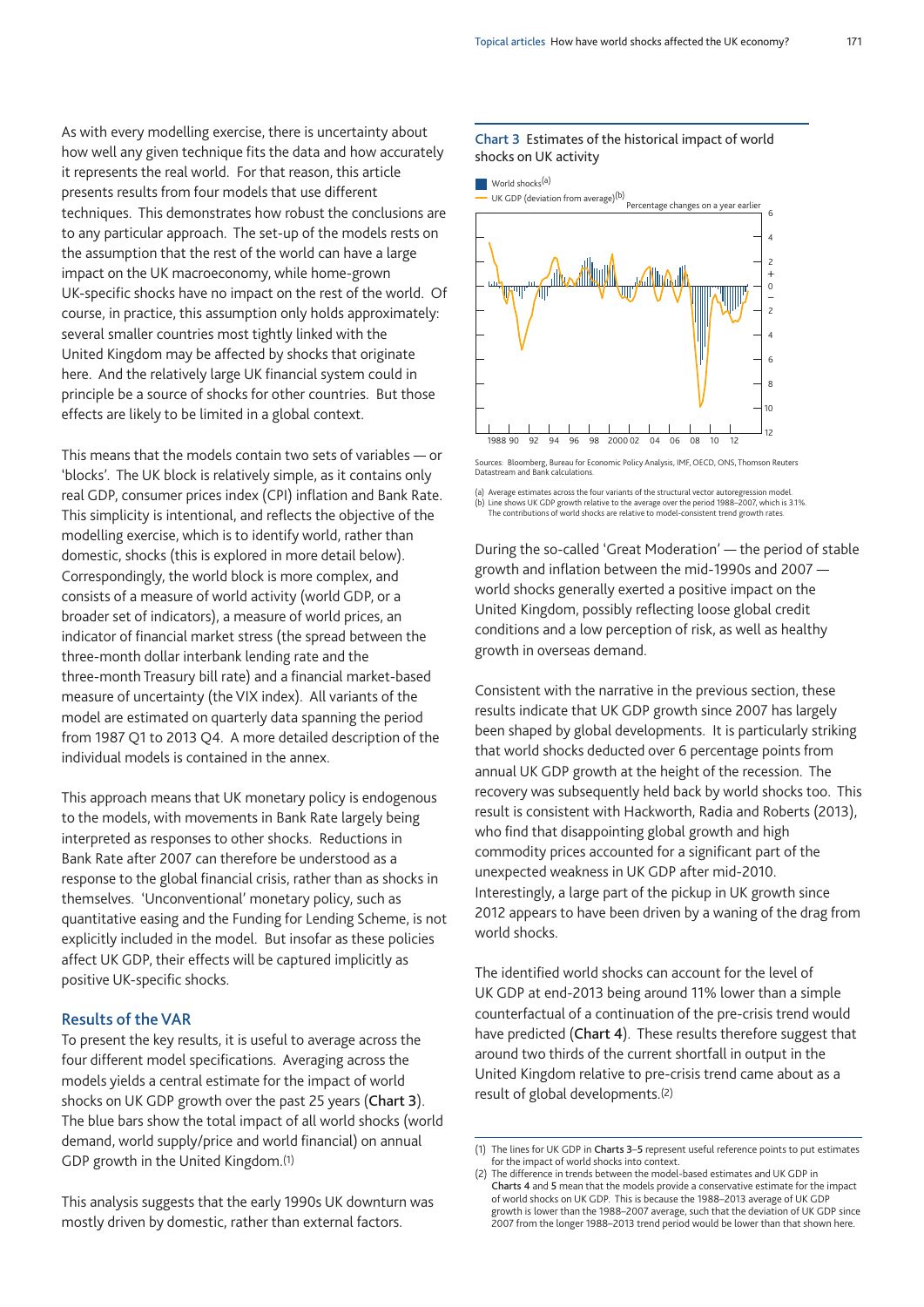

Sources: Bloomberg, Bureau for Economic Policy Analysis, IMF, OECD, ONS, Thomson Reuters Datastream and Bank calculations.

(a) The line shows the level of UK GDP relative to a continuation of the average four-quarter growth rate of 3.1% over the 1988–2007 period. Estimates in the blue swathe are relative to model-consistent trend rates.

But which particular world shocks have been important since 2007? **Chart 5** sets out model estimates for the individual contribution of world demand, world supply/price and world financial shocks to the shortfall of UK GDP, relative to the same simple counterfactual of the pre-crisis trend. The models suggest that two shocks were particularly important: world supply/price shocks and world financial shocks. The world demand shocks played a role in the early stages of the financial crisis, but their impact has since diminished. As the width of these swathes illustrates, there is substantial uncertainty about the 'source' of the shocks: some models suggest that world financial shocks played a bigger role than world

supply/price shocks, while others suggest that the two had a similar impact.

The results show that the key headline result — that world shocks in aggregate account for around two thirds of the weakness in UK output since 2007 — seems robust to several different VAR-modelling strategies. And despite identification of the impact of *specific* shocks being more uncertain, different specifications confirm that world shocks have been important for the United Kingdom.

While world shocks have been the dominant influence on UK activity in recent years, domestic factors have also been important over this period. UK productivity growth, for example, has been extremely weak over this period, both compared with past experience, as well as relative to other countries.(1) It is therefore likely that the UK economy's supply capacity has been adversely affected since the onset of the crisis.(2) That said, the poor recent performance of UK productivity may itself be symptomatic of world shocks. The impairment of the UK banking system associated with the global financial crisis, for instance, may have restricted the reallocation of resources from less to more productive uses. In addition, weak UK credit supply may also have slowed productivity growth. A further domestic shock that has detracted from UK growth since 2010 is fiscal consolidation, as reduced discretionary government spending and higher VAT dampened aggregate demand.(3)

- (1) Hughes and Saleheen (2012) consider UK labour productivity since the financial crisis in an international and historical perspective.
- (2) See Barnett *et al* (2014), in this edition of the *Bulletin*, for a detailed discussion of candidate explanations for the UK productivity puzzle. (3) Hackworth, Radia and Roberts (2013) point out that fiscal consolidation has been
- broadly in line with the Government plans announced in 2010 and is, therefore, unlikely to explain the *unexpected* weakness of UK GDP from mid-2010 to mid-2013.



Sources: Bloomberg, Bureau for Economic Policy Analysis, IMF, OECD, ONS, Thomson Reuters Datastream and Bank calculations.

(a) Charts show the estimated impact of the shock on the level of UK GDP, with separate lines for each of the four estimated models. The swathe illustrates the range of impacts across the models. Pre-crisis trend for four-quarter UK GDP growth calculated over the period 1988–2007 is 3.1%. The model estimates are relative to model-consistent trend rates.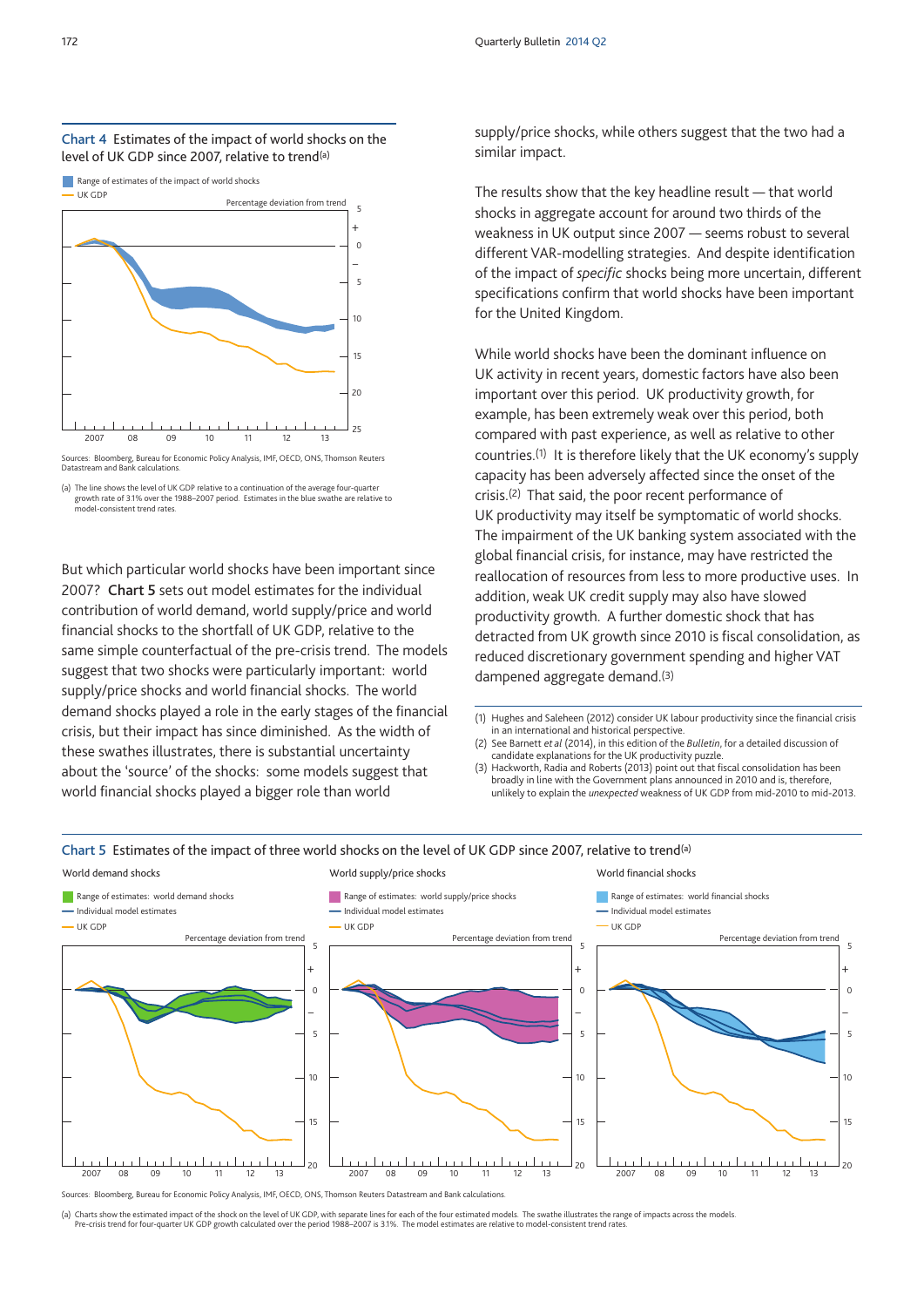All of the models in this article share the same broad characteristics, and, as is the case with every econometric modelling exercise, there is a degree of uncertainty around the results. Three of these characteristics merit discussion.

- (1) **The models implicitly assume that there was no structural change in the UK or world economies over the past 25 years.** In practice, the structure of both the UK and global economies has of course changed. Financial openness, for example, has tended to increase over time. But the headline results are robust to varying the estimation period: for example, estimation only over the post-2000 period yields very similar results to those presented here.
- (2) **The models do not distinguish between shocks which are genuinely external to the UK economy, and those which are common to most or all individual economies, including the United Kingdom.** This distinction may be straightforward at times. A fiscal expansion abroad, for example, is clearly external to the United Kingdom. An increase in oil prices, by contrast, is a common shock in the sense that all countries would experience the higher global oil price. But the distinction between external and common shocks is more blurred in other cases. Some shocks may have a specific geographical origin, but still transmit instantaneously to the wider global economy. Stresses in the US sub-prime sector in 2007, for instance, quickly increased households' and firms' uncertainty levels in many advanced economies. Given this conceptual difficulty, and as discussed in the introduction, the aim of this section is to assess the *total* impact of world shocks on the United Kingdom, rather than analyse the relative importance of external versus common shocks.
- (3) **The modelling approach assumes that the United Kingdom is a small open economy, meaning that UK-specific developments have little to no impact on the world economy.** In particular, if truly domestic UK shocks happen to coincide with world shocks, the models could misinterpret those as world shocks. And given the relatively large size of the UK financial system, it is of course possible that the United Kingdom could be a source of financial shocks for the rest of the world. But over the long sample period considered it is sensible to assume that UK-specific shocks had little impact on the global economy at large.

# **Through which channels do world shocks affect the United Kingdom?**

The previous section discussed estimates of the *impact* of world shocks on the UK macroeconomy. But those models did not identify the *channels* through which those shocks affected the United Kingdom.(1) Understanding channels of

transmission is important because doing so can allow policymakers to attempt either to limit or to offset the impact of shocks. In practice, it is the United Kingdom's trade and financial linkages with the rest of the world that allow for the transmission of world shocks. This section provides a stylised explanation of the trade and financial channels of transmission, as well as a third channel that transmits world shocks via agents' economic uncertainty. It outlines how specific mechanisms operate, and also provides an indicative assessment of the importance of trade relative to other channels for the United Kingdom. While the focus is on the period since the onset of the financial crisis — when global events are estimated to have had a negative impact on UK GDP — it is important to bear in mind the fact that the UK economy benefitted from world shocks for much of the two decades prior to the financial crisis (**Chart 3**).

## **The trade channel**

The trade channel captures changes to the cross-border flow of goods and services that result from world shocks. The impact of developments abroad will be felt in the United Kingdom through changes in the quantities and prices of UK exports and imports.

All the world shocks discussed in the previous section can propagate through the trade channel. A negative demand shock abroad will reduce demand for UK exports, lowering the price and quantity of UK goods and services exported. And insofar as it leads to a greater shortfall in UK output than the United Kingdom's trading partners, the negative demand shock may also cause sterling to depreciate in order to eliminate spare capacity in the UK economy. A foreign financial shock, such as a failure of a financial institution abroad, could also reduce demand for UK exports. Meanwhile, a world supply/price shock, for instance a natural disaster that leads to a fall in the production of oil and an increase in oil prices, would primarily transmit through increased UK import prices, which in turn would put upward pressure on firms' costs and squeeze households' incomes available for other purchases. Regardless of the source of the shock, lower demand for UK exports or higher import prices are likely to depress domestic output.

Indirect trade effects also matter because a shock in a country *without* sizable direct trade linkages with the United Kingdom could still affect UK GDP by transmitting through other countries which are close trading partners of the United Kingdom. This is particularly the case given the presence of long and complex global supply chains: for example, the floods in Thailand in 2011 resulted in disruption to the global supply chain of hard drives.

<sup>(1)</sup> 'Channels' here refers to both the mechanisms by which shocks originating in a foreign country transmit to the UK economy, but also the linkages that allow 'global' shocks common to a number of economies (including the United Kingdom) to have a direct impact on the UK economy.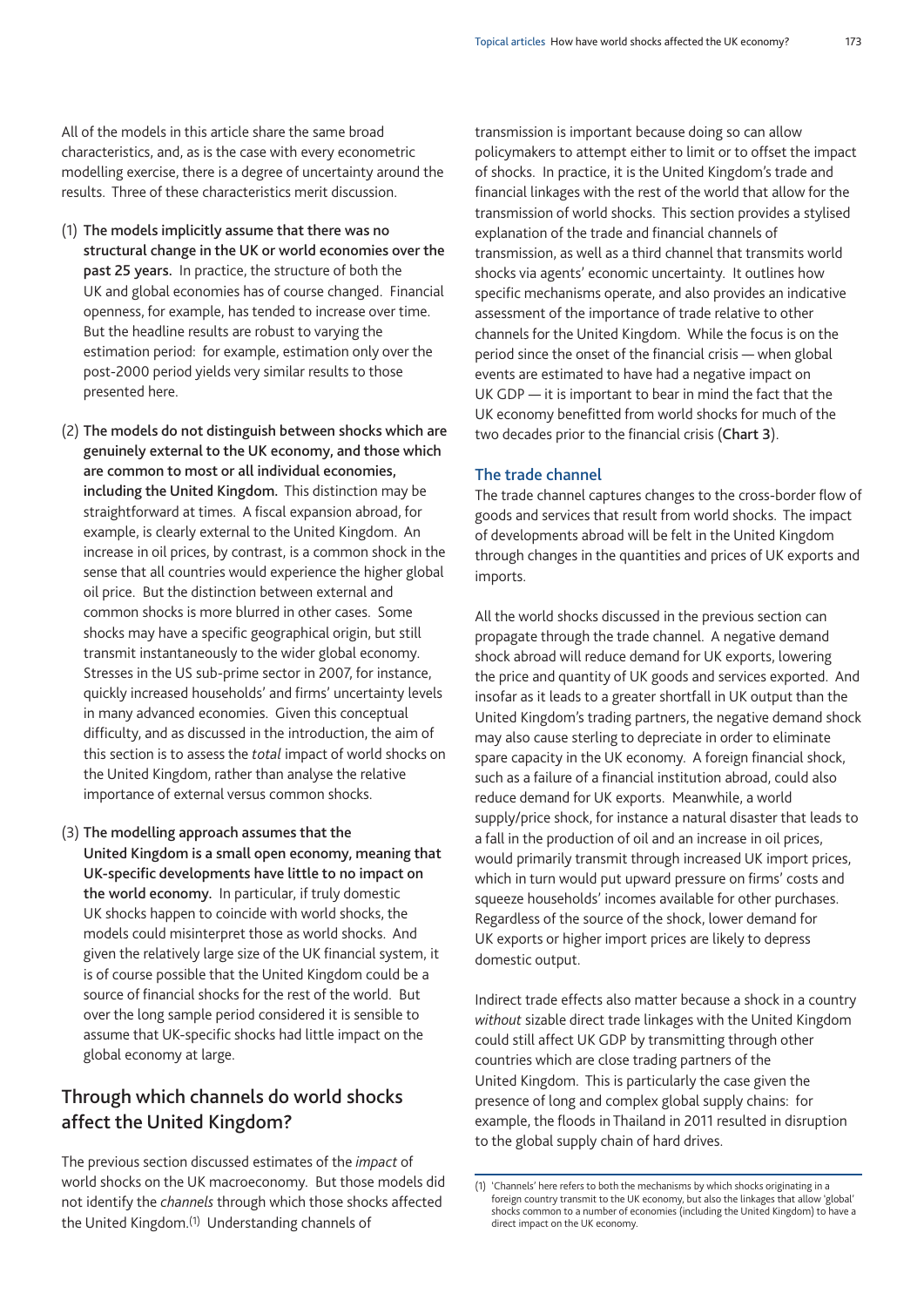The Bank's main forecasting model, COMPASS, can be used to estimate the extent to which world shocks transmitted to the United Kingdom through the trade channel (**Chart 6**).(1) While subject to uncertainty, the estimate from COMPASS suggests that, at its peak, the collapse in world trade detracted significantly from annual UK growth.(2) Around 2% of the total shortfall, relative to trend, in the level of UK GDP by end-2013 was due to world shocks being transmitted to the United Kingdom through the trade channel. While clearly significant, this represents only around one fifth of the total weakness in UK GDP allocated to world shocks in the previous section. Four fifths of world shocks since 2007 therefore appear to have affected the UK economy through other, 'non-trade' channels (**Table A**).

**Chart 6** Estimated impact of world shocks on UK GDP through the trade channel(a)



Sources: IMF, OECD, ONS, Thomson Reuters Datastream and Bank calculations.

**Table A** Channels through which world shocks have impacted UK GDP

| Total estimated impact of world shocks on the level of UK GDP<br>relative to pre-crisis trend since 2007 $^{(a)}$ | Around -11% |
|-------------------------------------------------------------------------------------------------------------------|-------------|
| of which is estimated to have transmitted through:                                                                |             |
| the trade channel                                                                                                 | Around-2%   |
| other (non-trade) channels                                                                                        | Around-9%   |

(a) Average of structural vector autoregression models discussed in the previous section of this article.

## **Financial channels**

Financial channels operate in parallel to the trade channel described above. While the trade channel involves the exchange of goods and services across countries, the exchange of financial assets underlies financial channels. Financial integration can bring benefits to the world economy, for instance by increasing the flow of funding to globally productive projects. But in times of stress, those same

financial linkages can allow shocks to spread from one country to another.(3)

Although the financial transmission of shocks is complex, a simple classification distinguishes between three types of channel: credit, funding and non-banking. Both credit and funding channels operate through the banking system and are associated with changes in UK credit conditions, via the availability or price of credit. Non-banking channels, by contrast, operate directly through households, firms and non-bank financial institutions, such as pension funds and hedge funds. These banking and non-banking channels can affect overall UK activity through their impact on household consumption and business investment.

## (i) Credit channel

The credit channel works via banks operating in the United Kingdom, and in particular, how lending to UK households and companies may be affected by the crystallisation of risks associated with these banks' exposures abroad. Consider, for example, a weakening of demand conditions in a foreign country that led to an increase in non-performing loans there. If a UK bank suffered losses abroad as a result of this then its capital base would be reduced — as would its capital ratio, that is, capital as a share of total assets.(4) In response to this, if the bank attempted to rebuild its capital ratio then one way in which it might achieve this is via reducing the size of its balance sheet (that is, total assets) by restricting the amount of new loans it supplies to the UK real economy (which might be achieved by raising the interest rates the bank charges on new loans). Similarly, foreign banks operating in the United Kingdom may face losses on their lending in their home country or elsewhere. This too may result in a tightening of UK credit conditions.

## (ii) Funding channel

The funding channel reflects the reliance of UK financial institutions on foreign funding. To illustrate this channel, consider the case of a foreign bank short of liquidity. The cash-strapped foreign bank may withdraw funding that it supplies to UK banks. This might occur directly through international wholesale markets (where UK banks seek funds), or through a reduction of cross-border lending to the foreign bank's affiliates in the United Kingdom (if these affiliates in turn provide funds to UK banks). If UK banks cannot replace

<sup>(</sup>a) Green bars are the difference between blue and orange lines and show estimates from COMPASS that capture the trade effects of shocks that originate outside the United<br>Kingdom. And while they do not capture the *direct e*ffects on UK GDP of any shocks that<br>are common to both the United Kingdom and other e 'second-round' trade spillover effects of those common shocks.

<sup>(1)</sup> COMPASS includes trade linkages between the United Kingdom and the rest of the world. For more information on COMPASS see Burgess *et al* (2013).

<sup>(2)</sup> Domit and Shakir (2010) explain the collapse of world trade during the Great Recession in more detail, focusing on the fact that the decline in world demand was skewed toward tradable sectors.

<sup>(3)</sup> See, for example, Devereux and Yetman (2010) and Enders, Kollmann and Müller (2011). Lane and Milesi-Ferretti (2011) find that the importance of financial channels might have increased in recent years, particularly in the context of the financial crisis.

<sup>(4)</sup> For an explanation of bank capital, see Farag, Harland and Nixon (2013).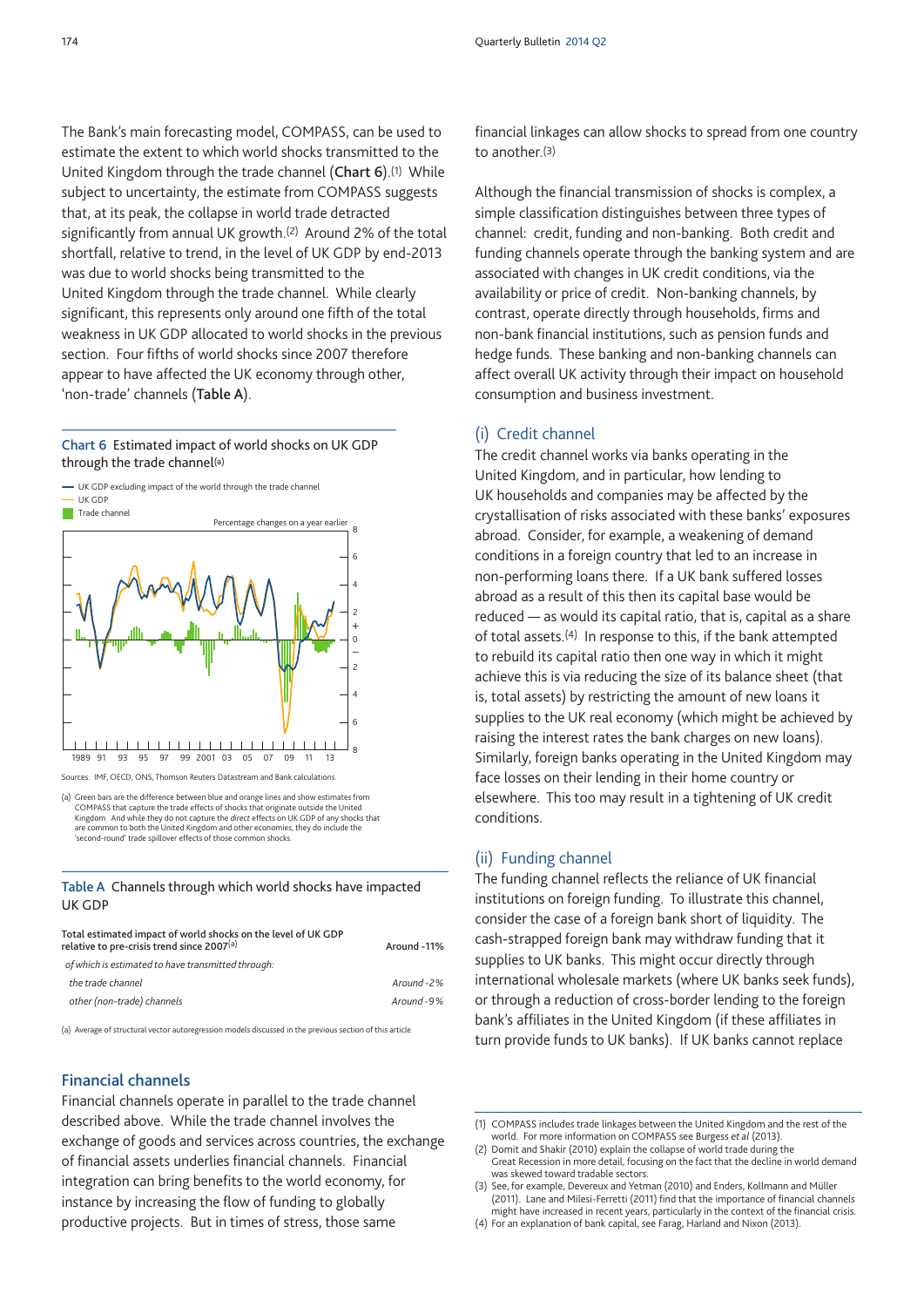this lost funding, then they may be forced to cut back lending as set out under the credit channel.(1)

There is strong evidence that both the credit and funding channels played an important role for the transmission of world shocks to the UK economy in the global financial crisis. Broadbent (2012) points out that major UK banks' losses were, in large part, on their non-UK portfolios (**Chart 7**) which, in turn, is likely to have led them to restrict their lending to the UK economy. Furthermore, lending from non-resident UK banks to the United Kingdom weakened more sharply than credit from resident UK banks over 2007–09 (**Chart 8**).(2) And Aiyar (2011) argues that every 1% reduction in UK banks' external funding was associated with a 0.5%–0.6% contraction in the flow of domestic lending.(3) These results are all consistent with both credit and funding channels operating.

**Chart 7** Losses of major UK-owned banks by portfolio, 2008–11(a)





(a) Losses are defined as the sum of impairment, write-off, trading book and goodwill losses. Impairments and write-offs are taken from Financial Services Authority (FSA) regulatory returns. These data are indicative. Goodwill impairments are calculated on a *pro-forma* basis and may be subject to error. Non-UK entities include banks and other financial institutions. Due to sampling and definitional differences, these may not match those disclosed in published accounts or in the Bank of England's *Bankstats*. Banks covered in the chart are: Barclays, Co-operative Bank, HSBC, Lloyds, Nationwide, Royal Bank of Scotland and Santander.

#### **Chart 8** Contribution of UK-resident and non-resident banks to UK credit growth(a)



(a) UK credit growth defined as lending to the non-financial private sector, government and other financial companies.

#### (iii) Non-banking channels

Around half of UK foreign assets and liabilities are held outside the banking system (for instance via portfolio and foreign direct investment) so world shocks can propagate to the UK economy through non-banking financial channels as well. For instance, there may be 'wealth effects' whereby UK households and firms cut back their spending if a shock abroad causes them to suffer losses on their foreign financial investments. And this could be exacerbated if the fall in the value of their assets also limits their ability to borrow. Alternatively, investment decisions by foreign agents might affect UK asset prices. A shock abroad, for example, could potentially cause UK asset prices to fall if foreign investors were to sell their UK holdings and repatriate capital. UK asset prices might rise, by contrast, if foreign investors view UK assets as a safe haven following a shock. While the empirical literature in this area is still at a relatively early stage, some recent research suggests that this channel could be significant for the transmission of shocks. Arslanalp and Poghosyan (2014), for example, estimate that international flows to the UK bond markets over 2008–12 reduced ten-year government bond yields by 20–30 basis points.

#### **Uncertainty**

Beyond the trade and financial channels, world shocks can also propagate to the UK economy by affecting the level of uncertainty. Macroeconomic uncertainty refers to how wide households and firms perceive the range of their possible future incomes to be. **Chart 9** shows summary measures of





Sources: Eurostat, ONS, Thomson Reuters Datastream and Bank calculations.

- (a) Uncertainty indicators for the United Kingdom, euro area and United States include option-implied volatility of exchange rates and equity prices, survey measures of confidence and measures of the dispersion of earnings growth expectations over the next twelve<br>months. The uncertainty indicator for the United Kingdom also includes: dispersion oi<br>annual GDP growth forecasts, measures obtained from uncertainty' and measures from the Confederation of British Industry's *Quarterly Industrial Trends* and *Service Sector* surveys related to companies' capital expenditure.
- (1) While bank lending creates deposits at the aggregate level, a given individual bank needs to make sure it is able to attract and retain some kind of funds in order to keep extending more loans. See McLeay, Radia and Thomas (2014).
- (2) Hills and Hoggarth (2013) find evidence that lending from non-resident banks was more volatile than lending from resident banks in most advanced economies during the financial crisis.
- (3) Barnett and Thomas (2013) find that credit supply shocks account for most of the weakness in UK bank lending since the financial crisis.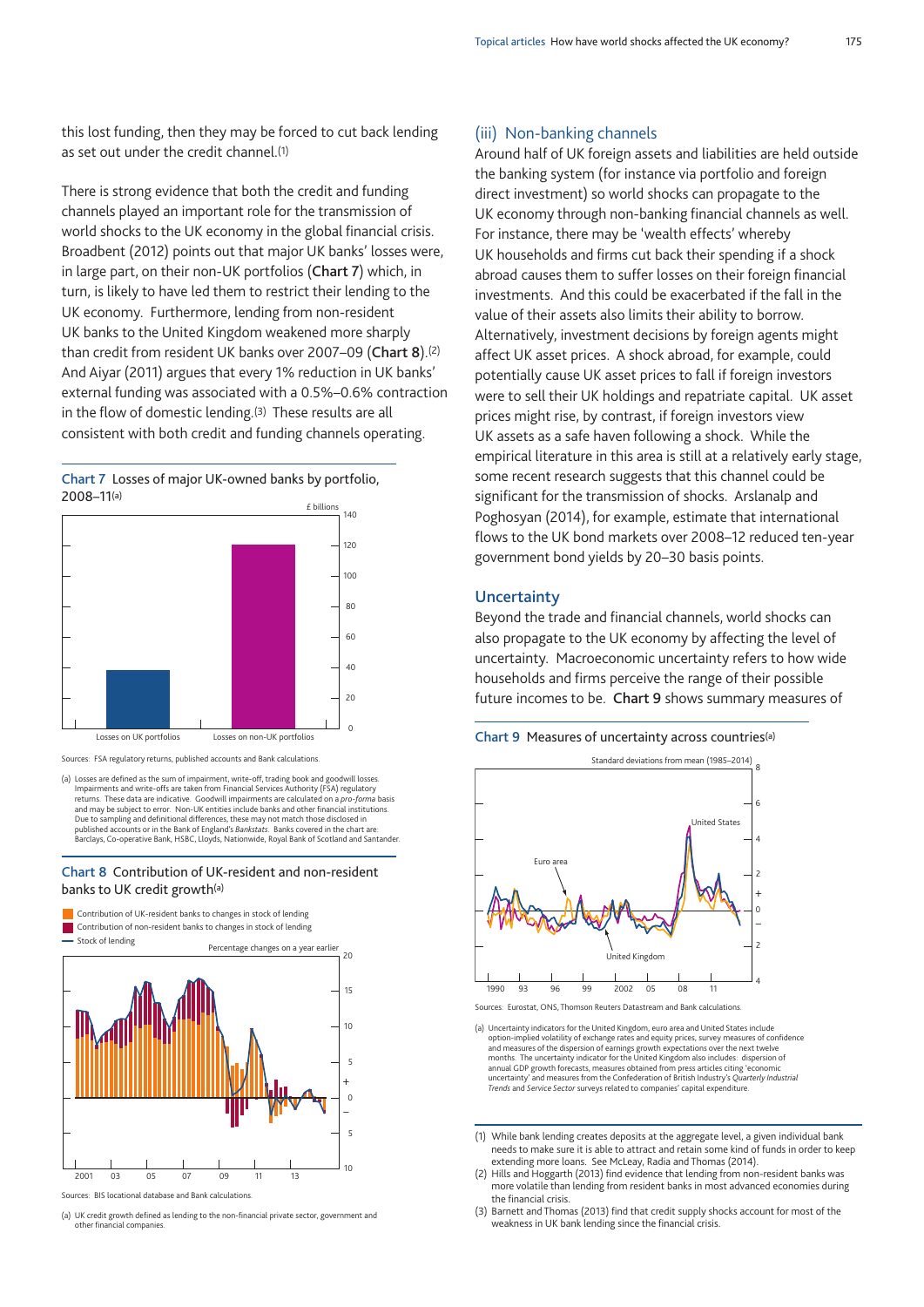uncertainty for the United Kingdom, the euro area and the United States, each based on a number of underlying indicators.(1) While some of the changes in UK uncertainty may reflect domestic factors, the close correlation of uncertainty measures across countries since 2007 suggests that it may have been a channel for the transmission of world shocks to the United Kingdom. The start of the US sub-prime crisis in 2007 and euro-area crisis from 2010, for example, are likely to have increased the uncertainty of UK households and firms about the domestic economy and prospects for their own income and revenue. Consistent with events abroad generating increased uncertainty in the UK private sector, the Deloitte survey of UK chief financial officers in 2012 Q2 reported a fairly high probability — 36% — of a break-up of the euro area over the following year.

There are several ways in which elevated uncertainty can dampen demand. Bernanke (1983) and Bloom (2009), for example, suggest that households postpone spending when economic prospects become more uncertain because their incentive to 'wait and see' how the economy evolves increases. Firms reassess their prospects for demand, leading them to postpone investment. Finally, elevated uncertainty may push up borrowing costs for households and firms as investors demand greater compensation against future risks. Previous Bank analysis suggests that uncertainty shocks, including uncertainty driven by foreign factors, can have material impacts on UK GDP.(2)

#### **Interaction of channels of transmission**

It is important to note that the trade, financial and uncertainty channels described in this section rarely operate in isolation. Instead, they are active simultaneously, and feedback loops among channels can amplify the effect of shocks. To that extent, the estimates in **Table A** should be taken with a degree of caution.

The uncertainty channel, in particular, can amplify both trade and financial mechanisms. This is because it leads consumers and firms to be unsure about what the ultimate effect of world shocks will be. A financial shock, for example, such as an isolated failure of a financial institution abroad, might be transmitted through credit channels. But it could also affect households' and firms' sense of economic uncertainty. The

academic literature suggests that if domestic agents become more uncertain in response to events abroad, this can amplify their response to shocks, via second-round effects through the trade and financial channels. Taglioni and Zavacka (2013), for instance, find that exporters' production plans are heavily affected by their uncertainty about the foreign trading environment.

# **Conclusions**

The UK economy is highly exposed to foreign economic developments due to its trade and financial openness. And given the major world events that have occurred since 2007, the global economy has been an important influence on UK output and inflation over the recent past. These events include the global financial crisis in 2007–08, severe gyrations in global commodity prices over 2008–11 and, since 2010, the euro-area crisis.

Model-based estimates suggest that world shocks played a very important part in the 2008–09 downturn in the United Kingdom and account for around two thirds of the weakness in the level of UK GDP since 2007, relative to its pre-crisis trend. Transmission through the trade channel, however, can only account for around a fifth of the impact of these shocks on the United Kingdom. Financial channels and uncertainty are likely to have been more important.

An awareness of the impact of world shocks and the channels through which they transmit has been a key feature of UK monetary and financial policy, particularly since the crisis. The loosening in monetary policy by major central banks in late 2008, for instance, attempted to support economic activity at the height of the financial crisis while avoiding exchange rate volatility.(3)

The analysis in this article affirms the importance of understanding the international environment for policymakers. Doing so allows domestic monetary and financial policy to be set in a way which takes into account the impact that world shocks are expected to have going forward. And understanding the linkages between the United Kingdom and the rest of the world can help to assist the Bank in its aim to support the setting of policies in international fora.

<sup>(1)</sup> Each summary measure combines the underlying indicators into a single uncertainty index using a statistical technique called 'principal component analysis'. This method involves extracting from a set of related variables a smaller number of new variables, called principal components, which explain most of the variation in the original set. (2) See Haddow *et al* (2013).

<sup>(3)</sup> In October 2008, the Bank of Canada, Bank of England, European Central Bank, Riksbank, Swiss National Bank and US Federal Reserve reduced their key policy rates by 50 basis points simultaneously.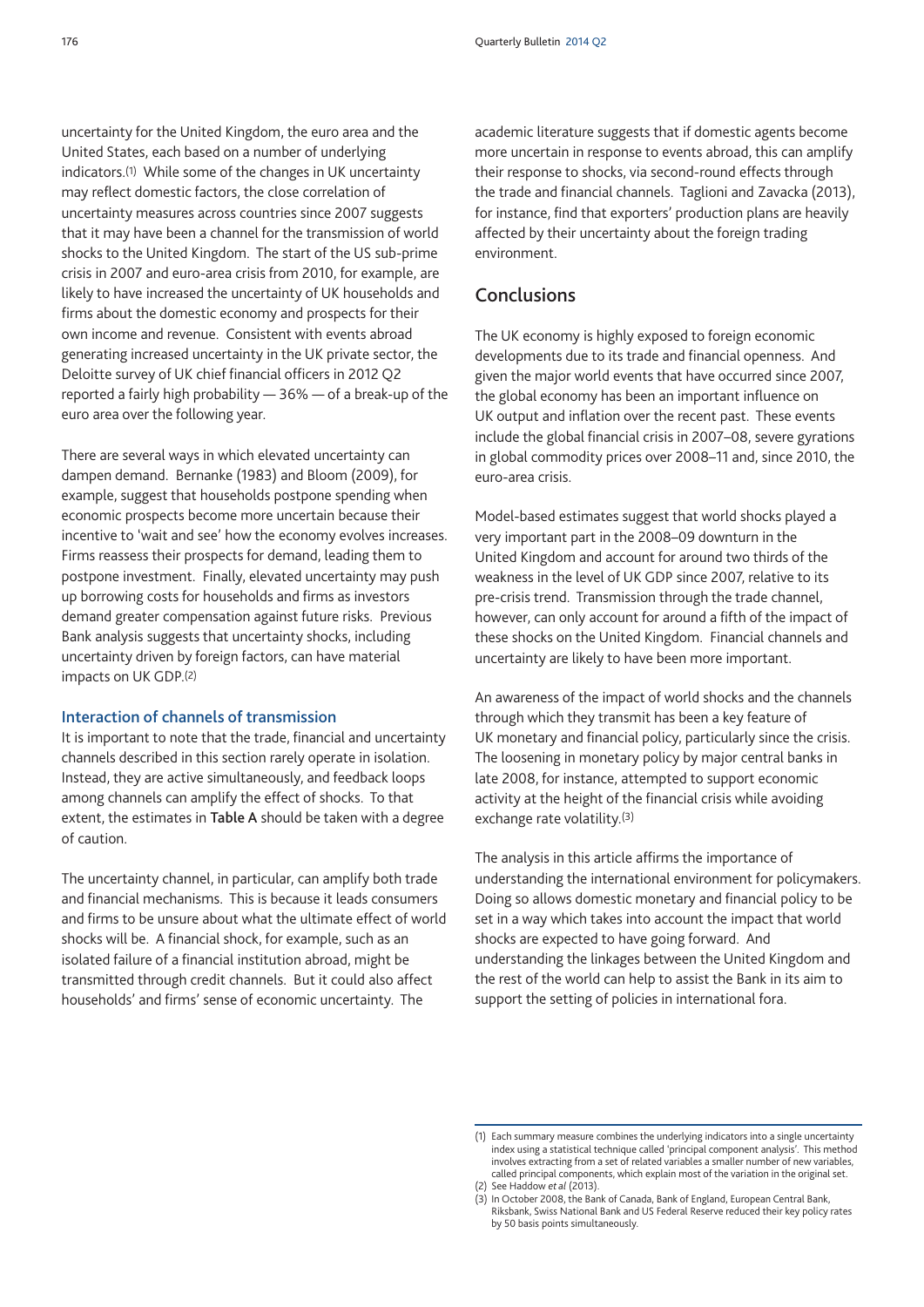#### **Annex**

# **Constructing VAR models to estimate the impact of world shocks on the United Kingdom**

This annex sets out how the suite of vector autoregression (VAR) models used in this article to estimate the impact of world shocks on UK GDP were constructed. It starts with general modelling principles, and then briefly outlines the differences between the four modelling approaches.

Generally speaking, a VAR is a statistical model that allows for an examination of the linear interdependencies between the variables of interest. For example, this framework allows estimation of the relationship between key global variables and UK GDP.

The model used in the article can be thought of as consisting of two segments: the world block (modelled as a single economic entity) and the UK block. All variants of the model are estimated on quarterly data spanning the period from 1987 Q1 to 2013 Q4.(1)

In the baseline specification, the world block consists of:(2)(3)

- **A measure of world activity:** world GDP, weighted by countries' shares in UK exports.(4)
- **Measures of world prices:** world export prices excluding oil(5) and oil prices in US dollars.(6)
- **Measures of financial conditions:** the spread between the three-month US dollar interbank rate and the three-month US Treasury bill rate; and the VIX index (Chicago Board Options Exchange Market Volatility Index of the S&P 100).

The UK block consists of UK GDP, UK CPI (both in percentage changes on a quarter earlier) and Bank Rate (in per cent). The UK block is therefore relatively simple: this is because the modelling exercise concentrates on the impact of world shocks on the United Kingdom (separately identifying the impact of the UK-specific shocks is beyond the scope of this article).

The baseline specification is estimated using ordinary least squares (OLS), and the structural shocks are identified recursively (an identification technique often referred to as Cholesky identification). This means that the ordering of the variables in the VAR is significant, as shocks to variables ordered first affect all the variables that follow on impact, but not *vice versa*. As explained in the main text, the ordering reflects the assumption that the United Kingdom is a small open economy: shocks associated with world variables will have an impact on the United Kingdom instantaneously, but the UK-specific shocks will not impact on the world variables. So the world block is ordered first, and the UK block follows.(7) The second approach is similar to the baseline specification, except that the measure of world activity is constructed by combining a large set of cross-country activity data, using principal component analysis.(8) The advantage of this method is that the principal component summarises the information content of a large number of indicators efficiently.(9)

The third variant of the model differs from the baseline in the way it is estimated: in this case, Bayesian techniques are employed to estimate the parameters. The Bayesian approach is useful relative to OLS, in this instance, given the relatively large number of parameters to be estimated.

The fourth specification is also estimated using Bayesian techniques, but introduces an alternative identification technique: the sign restrictions identification. In this approach, structural shocks are identified on the basis of the sign of responses of the variables to the shock.<sup>(10)</sup> These sign restrictions are intended to accord with economic intuition. For example, a positive world demand shock is assumed to raise both world output and inflation. Shocks to world prices and world financial shocks are assumed to have the characteristics of a supply shock, in that global output and prices respond in opposite directions (for example, an adverse shock to world prices depresses global output and raises global inflation). Finally, the shocks to world prices and the world financial shocks are differentiated through their impact on the financial variable, the VIX (which is assumed to rise in response to the adverse financial shock, but decline in response to the shock to world prices).<sup>(11)</sup> The responses of UK variables to any of the world shocks are unrestricted: this is because those responses are the key results of the article, and so it is important to allow the data and the model to determine those responses independently.

results are robust to alternative identification techniques.

<sup>(1)</sup> All variants of the model are specified to be of order two; that is, each variable is regressed on the last two quarters' values of all variables (including itself).

<sup>(2)</sup> World activity and world price measures are in percentage changes on a quarter earlier. The spread is measured in percentage points, and the VIX is measured in index points.

<sup>(3)</sup> Inclusion of the exchange rate into these models does not change any of the headline results, so it is omitted from the models shown in this article for ease of exposition.

<sup>(4)</sup> World GDP is constructed using data for the real GDP growth rates of 143 countries weighted according to their shares in UK exports. (5) World export prices are constructed using data for export prices of 52 countries,

weighted according to their shares in UK imports. The sample does not include any major oil exporters. Prices are in foreign currency (from a UK perspective). (6) In some specifications world export prices including oil are used instead.

<sup>(7)</sup> The ordering of the variables within each block follows standard principles of

identification in these types of models. For example, it is assumed that fast-moving financial variables will react instantaneously to any shocks to activity, but the world financial shocks will only have an effect on world activity with a delay.

<sup>(8)</sup> In total, 56 seasonally adjusted quarterly growth rate series are used in the principal components analysis estimation.

<sup>(9)</sup> Specifically, the first principal component is the single indicator that explains most of the comovement of the wide range of data.

<sup>(10)</sup>In this specification only one measure of financial stress — the VIX index — is used. (11) There are other ways in which these shocks could be identified, and the headline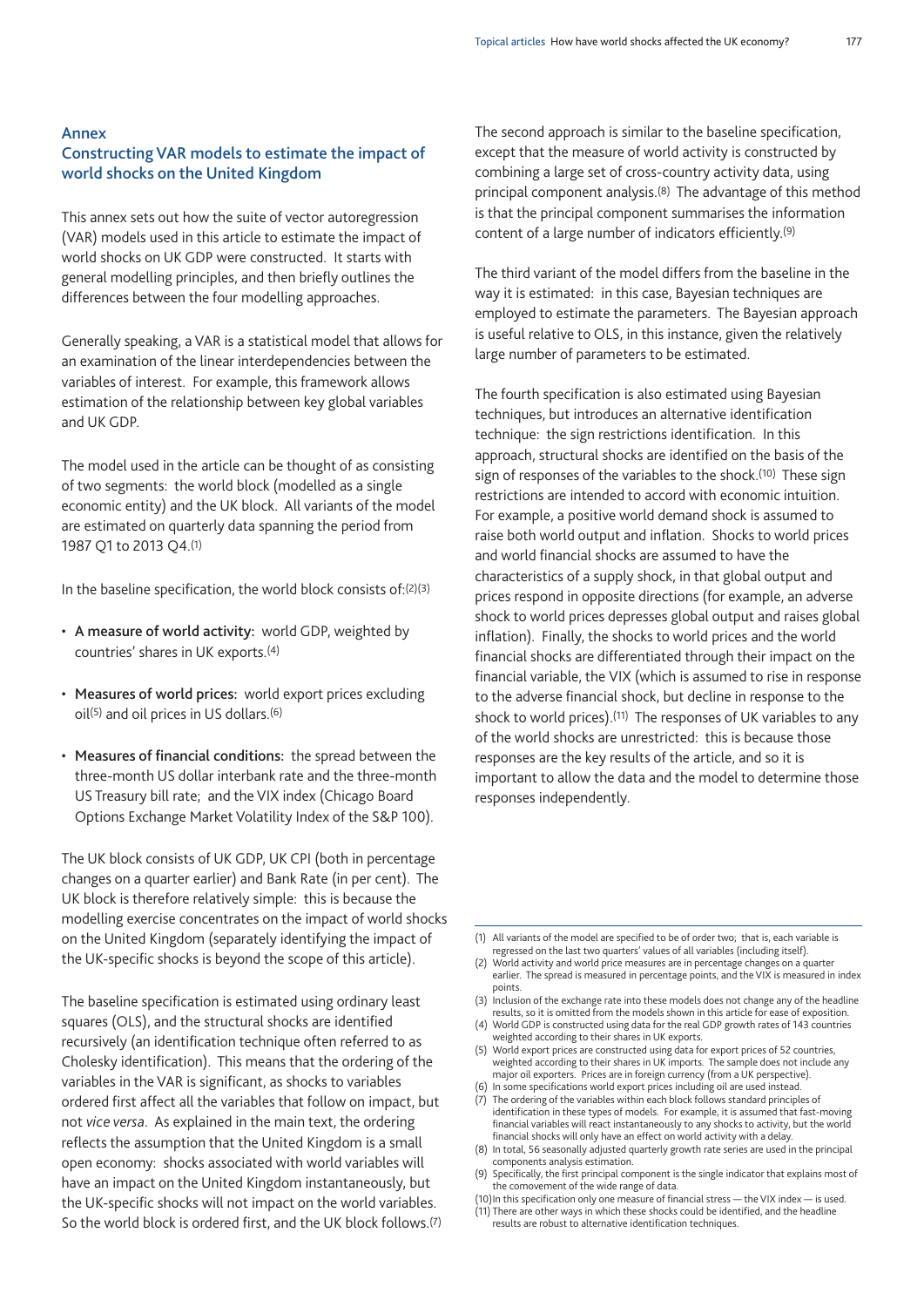### **References**

**Aiyar, S (2011)**, 'How did the crisis in international funding markets affect bank lending? Balance sheet evidence from the United Kingdom', *Bank of England Working Paper No. 424*, available at www.bankofengland.co.uk/research/Documents/workingpapers/2011/wp424.pdf.

**Arslanalp, S and Poghosyan, T (2014)**, 'Foreign investor flows and sovereign bond yields in advanced economies', *IMF Working Paper No. 14/27*.

Astley, M, Giese, J, Hume, M and Kubelec, C (2009), 'Global imbalances and the financial crisis', Bank of England Quarterly Bulletin, Vol. 49, No. 3, pages 178–90, available at www.bankofengland.co.uk/publications/Documents/quarterlybulletin/qb090301.pdf.

Barnett, A, Batten, S, Chiu, A, Franklin, J and Sebastiá-Barriel, M (2014), 'The UK productivity puzzle', Bank of England Quarterly Bulletin, Vol. 54, No. 2, pages 114–28, available at [www.bankofengland.co.uk/publications/Documents/quarterlybulletin/2014/qb14q201.pdf.](www.bankofengland.co.uk/publications/Documents/quarterlybulletin/2014/qb14q201.pdf)

**Barnett, A and Thomas, R (2013)**, 'Has weak lending and activity in the United Kingdom been driven by credit supply shocks?', *Bank of England Working Paper No. 482*, available at www.bankofengland.co.uk/research/Documents/workingpapers/2013/wp482.pdf.

**Bernanke, B (1983)**, 'Irreversibility, uncertainty and cyclical investment', *Quarterly Journal of Economics*, Vol. 98, No. 1, pages 85–106.

**Bernanke, B, Gertler, M and Gilchrist, S (1998)**, 'The financial accelerator in a quantitative business cycle framework', *NBER Working Paper No. 6455*.

**Bloom, N (2009)**, 'The impact of uncertainty shocks', *Econometrica*, Vol. 77, No. 3, pages 623–85.

**Broadbent, B (2012)**, 'Deleveraging', available at www.bankofengland.co.uk/publications/Documents/speeches/2012/speech553.pdf.

Burgess, S, Fernandez-Corugedo, E, Groth, C, Harrison, R, Monti, F, Theodoridis, K and Waldron, M (2013), 'The Bank of England's forecasting platform: COMPASS, MAPS, EASE and the suite of models', *Bank of England Working Paper No. 471*, available at [www.bankofengland.co.uk/](www.bankofengland.co.uk/research/Documents/workingpapers/2013/wp471.pdf) [research/Documents/workingpapers/2013/wp471.pdf.](www.bankofengland.co.uk/research/Documents/workingpapers/2013/wp471.pdf)

**Callen, T (2012)**, 'Purchasing power parity: weights matter', IMF, available at www.imf.org/external/pubs/ft/fandd/basics/ppp.htm.

**Carney, M (2014)**, 'One Mission. One Bank. Promoting the good of the people of the United Kingdom', available at www.bankofengland.co.uk/publications/Documents/speeches/2014/speech715.pdf.

Churm, R, Leake, J, Radia, A, Srinivasan, S and Whisker, R (2012), 'The Funding for Lending Scheme', Bank of England Quarterly Bulletin, Vol. 52, No. 4, pages 306–20, available at www.bankofengland.co.uk/publications/Documents/quarterlybulletin/qb120401.pdf.

**Deloitte (2013)**, '2014 outlook: expansion, investment and hiring', *The Deloitte CFO Survey*, 2013 Q4.

**Devereux, M and Yetman, J (2010)**, 'Leverage constraints and the international transmission of shocks', *NBER Working Paper No. 16226*.

**Domit, S and Shakir, T (2010)**, 'Interpreting the world trade collapse', *Bank of England Quarterly Bulletin*, Vol. 50, No. 3, pages 183–89, available at www.bankofengland.co.uk/publications/Documents/quarterlybulletin/qb100302.pdf.

**Enders, Z, Kollmann, R and Müller, G (2011)**, 'Global banking and international business cycles', *European Economic Review*, Vol. 55, No. 3, pages 407–26.

Farag, M, Harland, D and Nixon, D (2013), 'Bank capital and liquidity', Bank of England Quarterly Bulletin, Vol. 53, No. 3, pages 201-15, available at www.bankofengland.co.uk/publications/Documents/quarterlybulletin/2013/qb130302.pdf.

**Farrant, K and Peersman, G (2006)**, 'Is the exchange rate a shock absorber or a source of shocks? New empirical evidence', *Journal of Money, Credit and Banking*, Vol. 38, No. 4, pages 939–61.

**Hackworth, C, Radia, A and Roberts, N (2013)**, 'Understanding the MPC's forecast performance since mid-2010', *Bank of England Quarterly Bulletin*, Vol. 53, No. 4, pages 336–50, available at www.bankofengland.co.uk/publications/Documents/quarterlybulletin/2013/qb130405.pdf.

**Haddow, A, Hare, C, Hooley, J and Shakir, T (2013)**, 'Macroeconomic uncertainty: what is it, how can we measure it and why does it matter?', *Bank of England Quarterly Bulletin*, Vol. 53, No. 2, pages 100–09, available at [www.bankofengland.co.uk/publications/Documents/](www.bankofengland.co.uk/publications/Documents/quarterlybulletin/2013/qb130201.pdf) [quarterlybulletin/2013/qb130201.pdf.](www.bankofengland.co.uk/publications/Documents/quarterlybulletin/2013/qb130201.pdf)